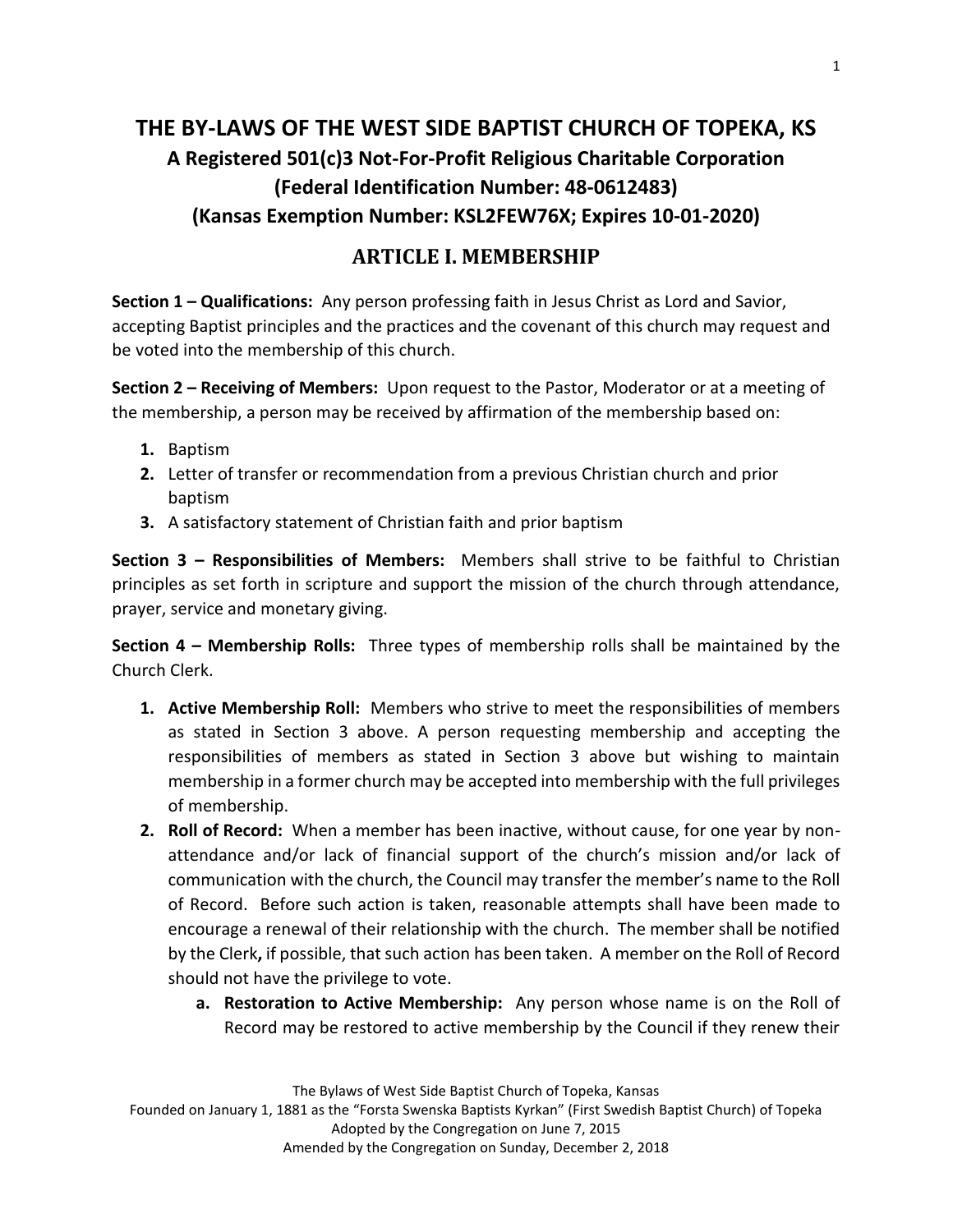relationship with the church and strive to meet the responsibilities as noted in Section 3 above.

- **3. Former Membership Roll:** Membership in this church may be terminated by affirmation of the membership. The member's name shall be recorded on the Former Membership Roll noting the date they joined the church, if possible, and the date their name was removed from the Active Roll or the Inactive Roll. A member's name may be put on the Former Membership Roll for any of the following reasons:
	- **a.** The member requests a letter of transfer for the purpose of uniting with another church. In such case, the clerk shall send a letter of transfer to the appropriate person in the other church if requested.
	- **b.** A member requests in writing that his/her name be dropped from either the Active Membership Roll or the Inactive Membership Roll.
	- **c.** A member has been on the Inactive Membership Roll for two years and the following conditions have been met:
		- i. A number of contacts have been made to encourage the renewal of his/her relationship with the church body.
		- ii. A letter has been sent notifying the person of the pending action with a 90-day waiting period for a response.
- **4. Memorial Roll:** When a member dies, his/her name shall be placed on the Memorial Roll noting, if possible, the date they became a member of the church and the date of their death.

**Section 5 - Review of Membership Rolls:** The membership rolls of the church shall be reviewed annually for accuracy and updated as needed by the Church Clerk.

## **ARTICLE II. MEETINGS**

### **Section 1 – Meetings:**

- **1. Public worship:** The church shall meet on Sunday for public worship, as weather permits. The Lord's Supper shall be observed on the  $1<sup>st</sup>$  Sunday morning and as determined by the ordained minister. Baptismal services shall be observed as determined by the ordained minister and/or the Council. Other services may be held as deemed desirable by the Council.
- **2. Annual Business Meeting**: The annual business meeting shall be held no later than January 31 on a date set by the Council. The agenda shall include, but not be limited to, annual reports of the Pastor, officers, ministry coordinators, committees, task forces, auxiliary organizations and items for membership discussion and/or action.
- The Bylaws of West Side Baptist Church of Topeka, Kansas **3. Quarterly Business Meetings:** Quarterly business meetings shall be called by the Council at least quarterly to receive reports and to carry out the business of the church. One of these meetings shall be called in December for the purpose of adopting a budget

Founded on January 1, 1881 as the "Forsta Swenska Baptists Kyrkan" (First Swedish Baptist Church) of Topeka Adopted by the Congregation on June 7, 2015

Amended by the Congregation on Sunday, December 2, 2018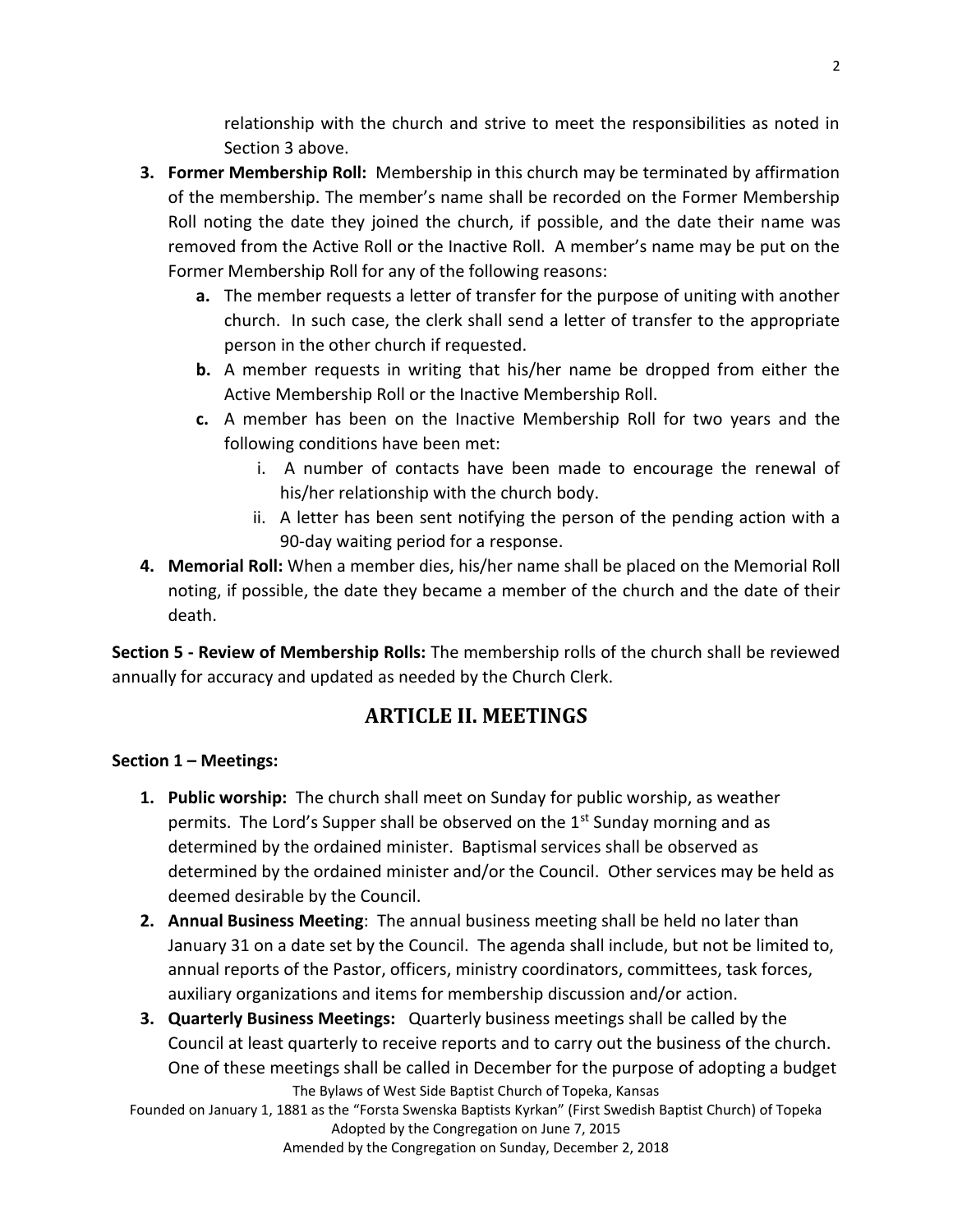and electing Council members and any other elected positions for the following year. All business meetings shall include, but not be limited to, reports of the Pastor, the Council, other groups as appropriate and items for membership consideration and/or action. Individuals having an item of concern or a motion they wish considered at a business meeting must present such item to the Council at the regular Council meeting prior to the business meeting.

- **4. Special Business Meeting:** Special business meetings may be called at any time by the Pastor, Moderator or upon a written petition, including the reason for requesting the meeting, signed by at least 15 active members presented to the Pastor or Moderator. Active members shall be notified at least two weeks prior to the meeting and a notice of the meeting shall appear in the Sunday worship bulletin and shall be announced at the Sunday worship service at least two consecutive weeks prior to the meeting. The notice and announcement shall include the date, time, place and purpose(s) of the meeting. No vote taken at a special business meeting shall be binding unless it is relative to a matter(s) stated in the notice as the purpose(s) of the meeting.
- **5. Meetings for Fellowship:** Meetings for the primary purpose of fellowship shall be planned and carried out as the need and desire arises.
- **6. Denominational Meetings:** The church may elect informed delegates each year as representatives to the scheduled denominational meetings (e.g., area, regional, national, and international) in accordance with the number allotted to the church. The delegates shall be elected at a business meeting prior to the scheduled denominational meeting.

#### **Section 2 – Quorum:**

- **1. Regular Quorum:** At each Annual Business meeting, the membership shall adopt a quorum necessary to conduct business during the current year. This quorum shall be in effect until changed by a subsequent vote and shall apply to all matters of business unless otherwise noted in these By-Laws.
- **2. Special Quorum:** For the purpose of:
	- a. Calling or dismissing the Pastor or other ministerial staff,
	- b. The purchase, sale or mortgage of real property or
	- c. On matters of denominational relationships

a quorum of at least three-fourths of the active membership eligible to vote or the quorum established at the Annual Meeting whichever is greater is required. An affirmative vote of at least three-fourths of eligible voters present and voting is required. Such votes shall be by secret ballot.

**Section 3 – Eligible Voters:** All active members of the church are entitled to one vote on matters presented to the membership with three exceptions: (1) on matters pertaining to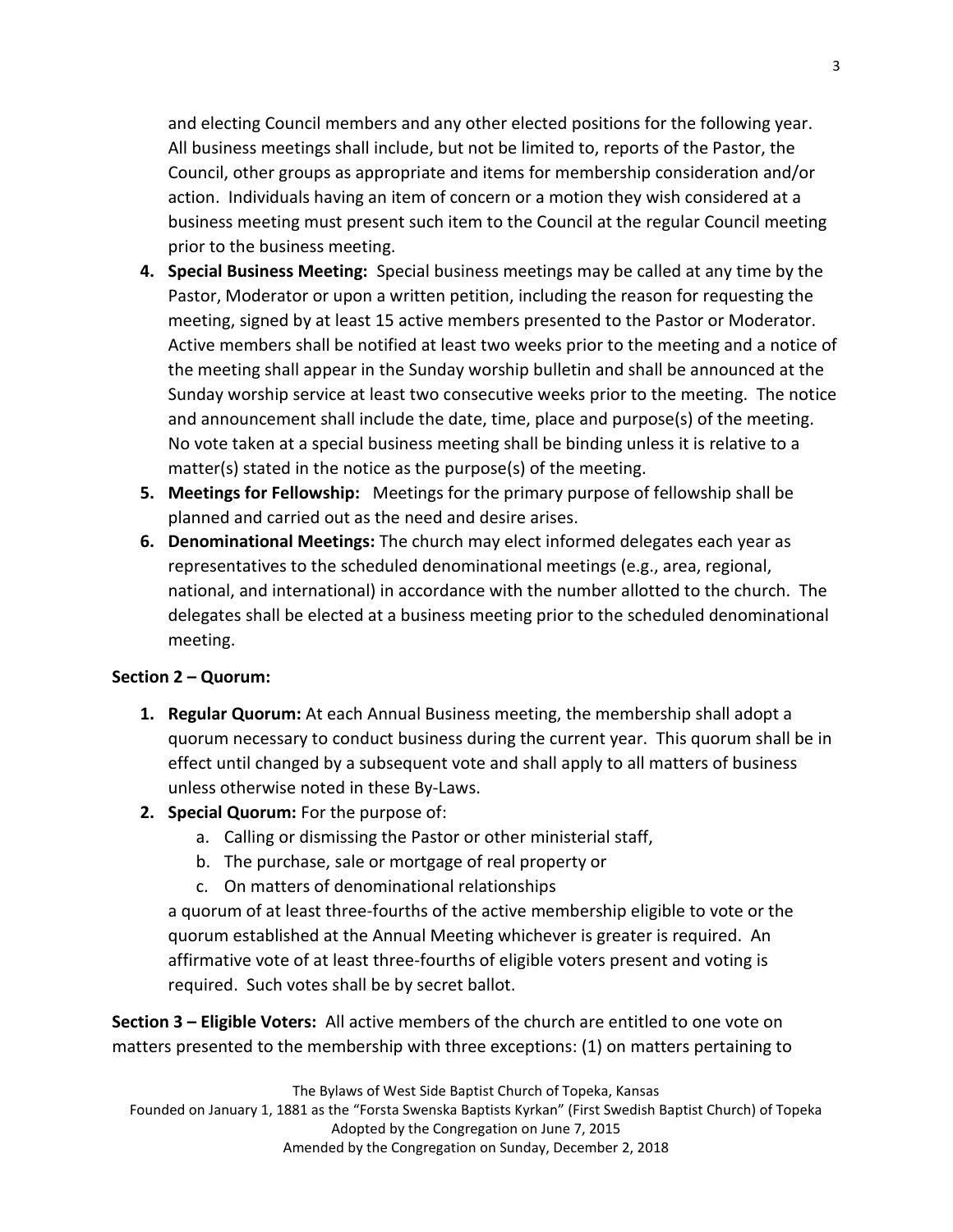denominational relationships**;** (2) on matters pertaining to the purchase, sale or mortgage of real property**;** (3) on matters pertaining to the calling or dismissing of pastoral staff. Active members voting on these three matters must be of legal age as determined by the Kansas Statutes.

**Section 4 – Voting:** Votes may be taken after the presiding officer has determined a quorum of eligible voters is present. Any matters of business shall be adopted by an affirmative vote of a majority of eligible voters present and voting unless otherwise noted in these By-Laws.

- **1.** A secret ballot may be called for on any matter by an eligible voter.
- **2.** Voting by proxy shall not be permitted.
- **3.** The decision of the congregation is final.

**Section 5 – Governance of Meetings:** Roberts Rules of Order, Newly Revised shall govern the conduct of business meetings of the church. In matters**,** other than those covered in these By-Laws, decisions may be reached by a consensus unless a vote is called for by an eligible voter. The Moderator may appoint a parliamentarian.

# **ARTICLE III. MINISTERIAL STAFF**

**Section 1 – Senior Pastor Qualifications:** The Senior Pastor shall be an ordained minister whose credentials satisfy the ordination standards of the American Baptist Churches USA.

### **Section 2 – Senior Pastor Responsibilities:** The Senior Pastor shall

- **1.** Serve as the church's spiritual leader
- **2.** In coordination with the Council**,** promote the spiritual growth of the congregation and church through, but not limited to, preaching, Bible study, pastoral care, and visitation
- **3.** Assist the Council and congregation in discerning God's purpose for and the mission of the church; assisting in its health and growth of the Council and church and assist in planning for and carrying out ways to address the weaknesses and use the strengths
- **4.** Administer the ordinances of the church
- **5.** Serve as ex-officio member of the Council, committees and task forces of the church attending meetings as appropriate
- **6.** Coordinate the activities of paid staff
- **7.** Assist the committees in developing position descriptions

### **Section 3 – Establishment of Relationship:**

**1. Pastoral Search Committee:** When a vacancy in the senior pastorate occurs, a Search Committee of the Vice-Moderator and at least five members shall be elected by the membership upon the recommendation of the Council. The Moderator shall serve as an ex-officio member**.** The committee shall select a chairman and secretary and develop a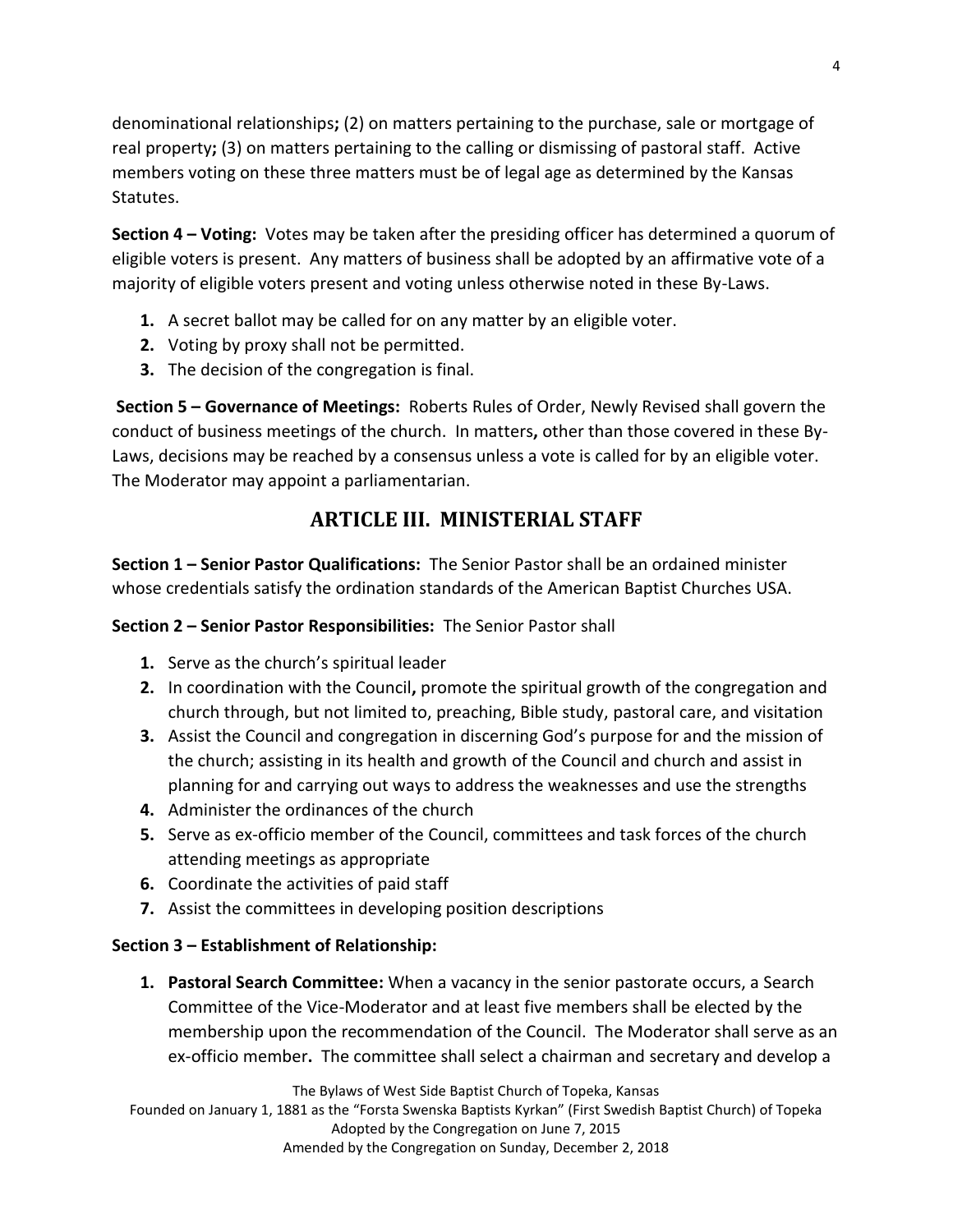budget to be submitted to the Council. All minutes of the committee shall be considered confidential.

- **2. Pastoral Search Program:** The church and the committee shall participate in the pastoral search programs of the American Baptist Churches USA and the American Baptist Churches of the Central Region.
- **3. Terms of Call:** When the committee has selected a candidate, it shall negotiate an agreement of employment with the candidate based on any parameters established by the membership.
- **4. Proposing a Candidate:** When the committee is ready to propose a candidate, the committee shall send the following information to all active members at least two weeks before the committee formally presents the candidate at a Sunday worship service. The notice shall include the name and qualifications of the candidate, the negotiated conditions of employment, the Sunday the candidate will be introduced to the membership and fill the pulpit and the date, time and place of the business meeting at which the recommendation of the committee will be considered.
- **5. Calling a Candidate:** For the purpose of calling a pastor, a quorum of three-fourths of the active members or the quorum established at the Annual Meeting, whichever is greater, shall be required. The vote shall be by secret ballot and an affirmative vote of at least three-fourths of eligible voters present and voting shall be required.

**Section 4 – Continuance of Employment:** The pastoral relationship shall continue for an indefinite term, so long as such relationship is mutually satisfactory to the Pastor and the membership. After the annual evaluation, conditions of employment may be renegotiated at the request of the Pastor or the Pastoral Relations Committee.

#### **Section 5 – Dissolution of Employment:**

- **1. Voluntary Termination:** The pastor may resign with at least one month's notice to the Council. The Council shall promptly notify the congregation of the resignation**,** the date and terms of the resignation.
- **2. Involuntary Termination:** The Council may recommend the dissolution of the pastoral relationship to the membership. A notice of the business meeting at which such action will be proposed shall be sent to the congregation at least three weeks prior to such meeting unless determined otherwise by the Council. The notice shall include the date, time and place of the meeting and the date and terms of the dissolution. The terms shall include at a minimum one month's severance pay and payment of any retirement and health insurance premiums for one month after the dissolution.
	- a. The dissolution of the pastoral relationship proposed by the Council shall require a quorum of three-fourths of the active membership or the quorum established at the annual meeting, whichever is greater, and an affirmative vote of at least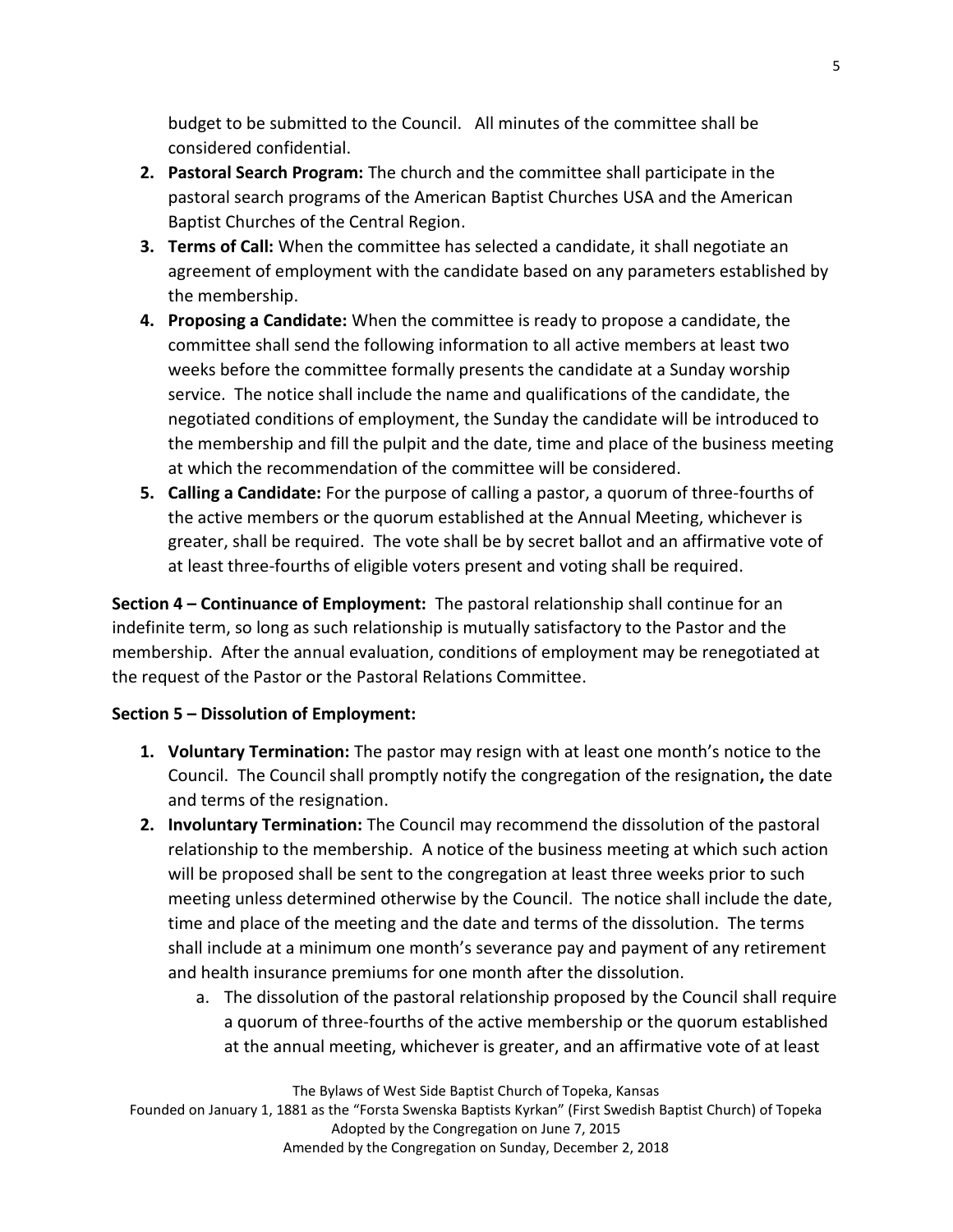three-fourths of the eligible voters present and voting. Voting shall be by secret ballot.

b. Upon notice of dissolution of the pastoral relationship, whether by the pastor or membership action, the Council shall recommend to the membership that the church utilize the Interim Pastor Program of the American Baptist Churches of the Central Region.

# **ARTICLE IV. CHURCH COUNCIL**

**Section 1 – Council of Ministries:** The administrative board of the church shall be known as the Council of Ministries, here-in called the Council. Members of the Council shall be the four officers: Moderator, Vice-Moderator, Clerk and Treasurer, who shall also be designated as President, Vice-President, Secretary and Treasurer of the Corporation respectively, and the Coordinators of the Permanent Ministries of the church. Pastoral staff and the financial secretary shall be ex-officio members.

Except for pastoral staff, officers and financial secretary, members of the Council shall be called Coordinators who shall be active members of the church, possess leadership qualities and be elected by the membership as set forth in Article III, Sections 4 and 5 of these By-Laws.

**Section 2 – Executive Committee:** The Moderator, Vice-Moderator, Secretary and Treasurer shall constitute the Executive Committee of the Council.

**Section 3 – Council Terms of Office:** All Council members shall be elected for a three-year term in such manner that approximately one-third of the Council members are elected each year.

Council members may serve two consecutive terms with the exception of the Clerk and Treasurer who may serve two or more consecutive terms. All Council members may be elected to the Council in the same or another position after one year's absence from the Council.

**Section 4 – Council Elections:** After prayerful consideration, the Nominating Committee shall submit to the Council the slate of those nominated to fill the vacant Council positions and any other elected positions no later than the October Council meeting.

The annual election of Council members shall be by membership vote at the November church business meeting. The slate of those nominated shall be presented to the congregation at least two weeks prior to the November business meeting.

Opportunity shall be provided for additional nominations from the floor provided the person being nominated has agreed to serve. If more than one person is nominated for a position, voting shall be by secret ballot.

The Bylaws of West Side Baptist Church of Topeka, Kansas Founded on January 1, 1881 as the "Forsta Swenska Baptists Kyrkan" (First Swedish Baptist Church) of Topeka Adopted by the Congregation on June 7, 2015 Amended by the Congregation on Sunday, December 2, 2018 **Section 5 – Council Vacancies:** Vacancies in the Council which occur between elections shall be filled for the unexpired term by vote of the membership upon recommendations of the Council.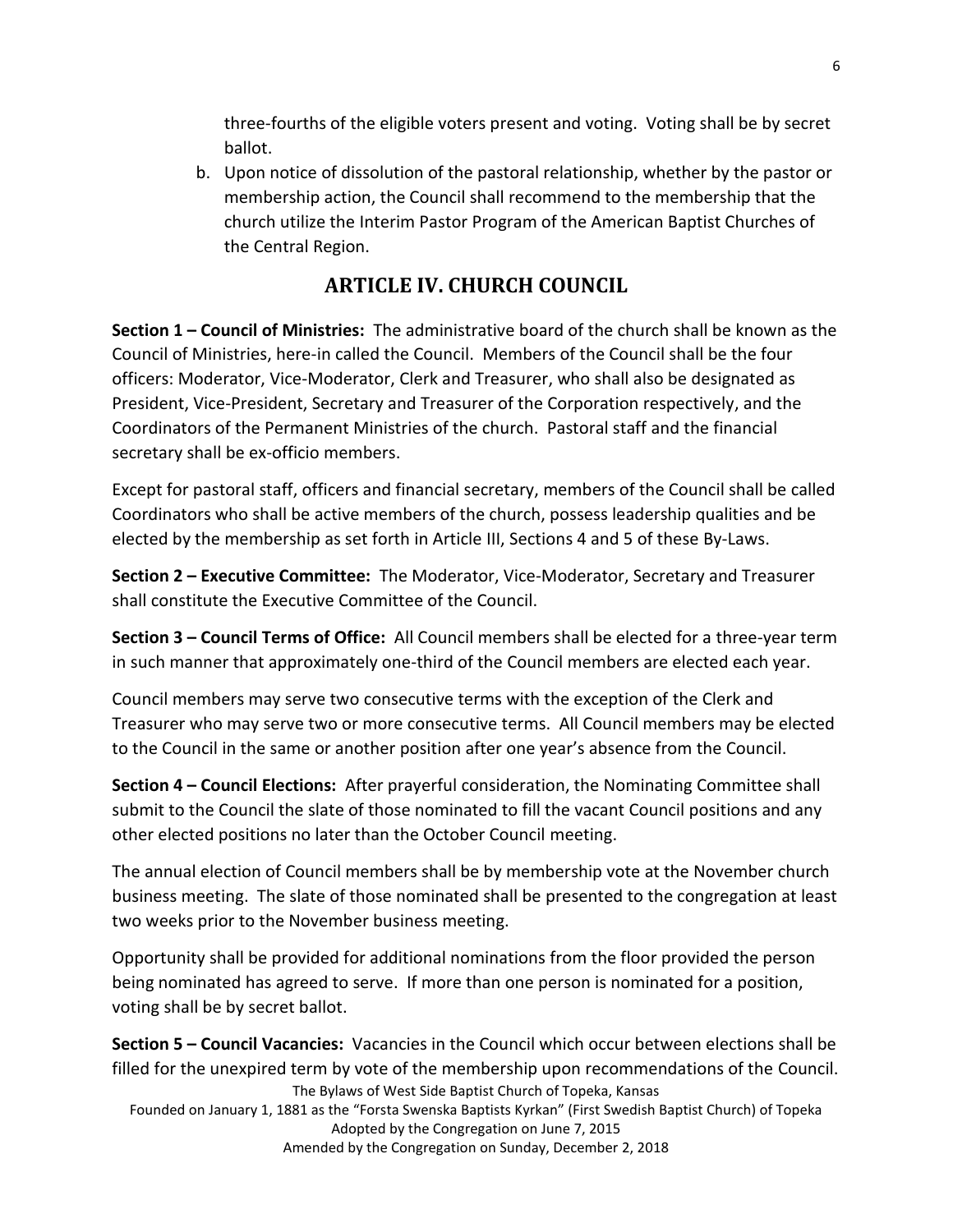Should any Council member, without just cause, miss three consecutive Council meetings or four meetings in a given year or fail to perform the duties of the position to which elected for a period of three consecutive months, the Council will declare that position vacant.

**Section 6 – Council Responsibilities:** The responsibilities of the Council shall be as follows:

- **1.** Administrative oversight of the operation and activities of the church
- **2.** Planning, developing and coordinating the ministries of the church
- **3.** Providing for the long-range planning for the ministry of the church
- **4.** Establishing policies and procedures
- **5.** Listening and responding to input from members of the congregation and keeping the congregation informed of all decisions by posting the minutes of the meetings
- **6.** Calling general and special business meetings of the membership as set forth in these By-Laws
- **7.** Assume the legal role of directors of the church corporation
- **8.** Approve all expenses over \$500 not included in the budget

# **ARTICLE V. CHURCH OFFICIERS**

**Section 1 – Officers Responsibilities:** The responsibilities of the officers shall be as follows:

- **1. Moderator**
	- **a.** Act as President of the Corporation
	- **b.** Preside at Council and business meetings
	- **c.** Develop agendas for Council and membership meetings
	- **d.** Ensure the proper transfer of records, information and equipment to Council member's successor at the end of his/her term of office
	- **e.** Work in close cooperation with the pastoral staff and Council members to promote the fullest participation of the congregation in the spiritual program and business life of the church
	- **f.** Ensure adequate communication between the Pastor, the Council and the congregation; provide opportunities for congregation input on matters to be considered by the Council, the ministries or the congregation
	- **g.** Bring before the Council matters concerning the church brought to his/her attention by the pastor or members of the congregation
	- **h.** Serve as an ex-officio member of all committees and task forces of which he/she is not a member, attending meetings as appropriate
	- **i.** Submit a summary of Council action or action being considered for the church newsletter
- **2. Vice Moderator**
	- **a.** Act as Vice-President of the Corporation

The Bylaws of West Side Baptist Church of Topeka, Kansas

Founded on January 1, 1881 as the "Forsta Swenska Baptists Kyrkan" (First Swedish Baptist Church) of Topeka Adopted by the Congregation on June 7, 2015 Amended by the Congregation on Sunday, December 2, 2018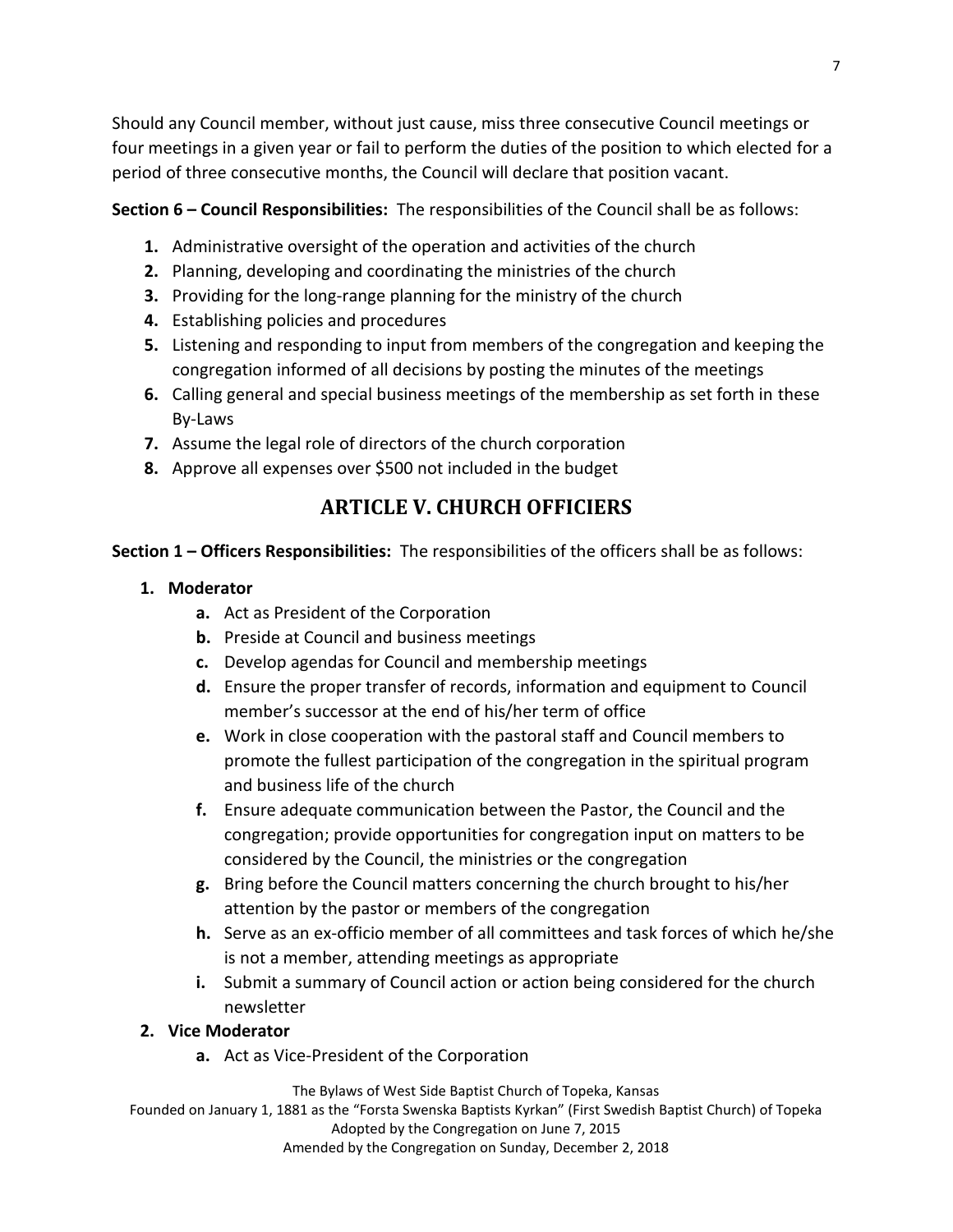- **b.** Fulfill the duties of the Moderator in the Moderator's absence
- **c.** Perform personnel portfolio responsibilities as follows:
- **d.** Ensure that appropriate and complete personnel records are maintained as confidential records
- **e.** Develop policies for determining if and when information from a personnel file is to be released and to whom; the Council shall approve these policies before implementation
- **f.** Establish a time table for the completion of annual staff evaluations and monitor for compliance
- **g.** Serve as first line mediator of problems, conflicts and misunderstandings between personnel or supervisor and person(s) supervised
- **h.** Every three years, and other times as needed, review the Personnel Handbook with the Personnel Committee making recommendations to the Council for revision as deemed appropriate

### **3. Clerk**

- **a.** Serve as Secretary of the Corporation
- **b.** Keep a record of all Council and membership meetings; provide copies to Council members and others as appropriate
- **c.** Maintain accurate membership rolls
- **d.** Ensure that minutes and any items relating to them, membership rolls, the church seal and any other legal documents are maintained on church property
- **e.** Perform other duties which usually pertain to such an office

### **4. Treasurer**

- **a.** Serve as Treasurer of the Corporation
- **b.** Maintain an accurate record of all financial accounts and financial transactions of the church and ensure that all records are maintained on church property
- **c.** Disburse funds in accordance with policies and procedures established by the Council or by vote of the membership
- **d.** Ensure that all financial records and transactions conform to accepted accounting practices
- **e.** Provide a copy of the monthly financial statement to the Council and others as requested
- **f.** Provide a copy of the annual financial statement to the Council, and others as requested
- **g.** Provide each Ministry Coordinator with a monthly financial statement showing all actions in their account(s)
- **h.** Serve as chair of the Memorials Committee

The Bylaws of West Side Baptist Church of Topeka, Kansas

Founded on January 1, 1881 as the "Forsta Swenska Baptists Kyrkan" (First Swedish Baptist Church) of Topeka Adopted by the Congregation on June 7, 2015

Amended by the Congregation on Sunday, December 2, 2018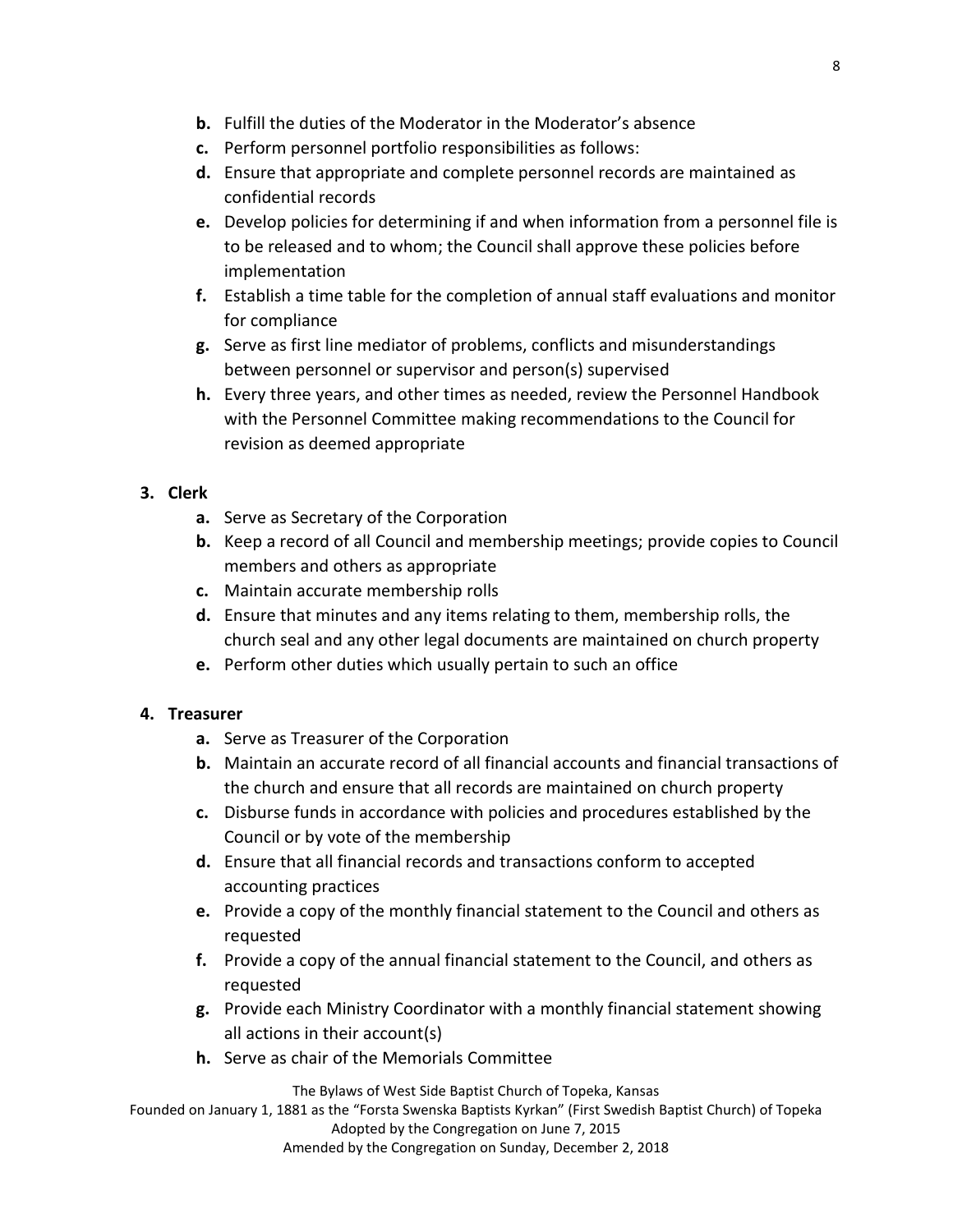#### **5. Financial Secretary**

- **a.** Serve as an ex-officio member of the Council, attending meetings as requested
- **b.** Maintain an accurate record of all donations given to the church
- **c.** Maintain a confidential account of each donor's record of giving according to IRS regulations. Provide each donor quarterly and annual statement of giving which meets the requirements for a tax deduction
- **d.** Collect and keep a confidential record of all financial pledges made to the church and provide the Treasurer with an estimated income for the following fiscal year
- **e.** Ensure all monies are deposited to the credit of the church in federal insured accounts (FDIC) in banks designated by the Council and forward deposit slips for all deposited funds to the Treasurer
- **f.** Provide the Assistant Financial Secretary with passwords and codes to the files

### **6. Assistant Financial Secretary**

- **a.** Assist the Financial Secretary
- **b.** Fulfill the duties of the Financial Secretary in the Financial Secretary's absence

**Section 2 – Bonding:** The Treasurer, Financial Secretary and any other persons authorized to handle monies of the church or sign checks on any church accounts, including accounts of auxiliary groups, shall be bonded for amounts as determined by the Council.

## **ARTICLE VI. PERMANENT MINISTRIES OF THE CHURCH**

**Section 1 – Coordinators and Responsibilities:** Coordinators shall present members for their committees, in addition to the Standing Committees under their Ministry, to the Council for appointment.

- **1. Coordinator of the Ministry of Trustees:** Trustees shall be responsible for maintaining and improving church property. They shall oversee:
	- **a.** Property Committee
	- **b.** Memorials Committee
	- **c.** Stewardship Program
	- **d.** Maintenance of Historical records
	- **e.** Assist the Personnel Committee in developing job descriptions for custodial staff
- **2. Coordinator of the Ministry of Mission:** The Ministry of Mission shall be responsible to administer, coordinate, and promote the mission work of the church in partnership with local, regional, national, and international programs. They shall oversee:
	- **a.** Mission education/projects
	- **b.** Mission offerings

The Bylaws of West Side Baptist Church of Topeka, Kansas

Founded on January 1, 1881 as the "Forsta Swenska Baptists Kyrkan" (First Swedish Baptist Church) of Topeka Adopted by the Congregation on June 7, 2015

Amended by the Congregation on Sunday, December 2, 2018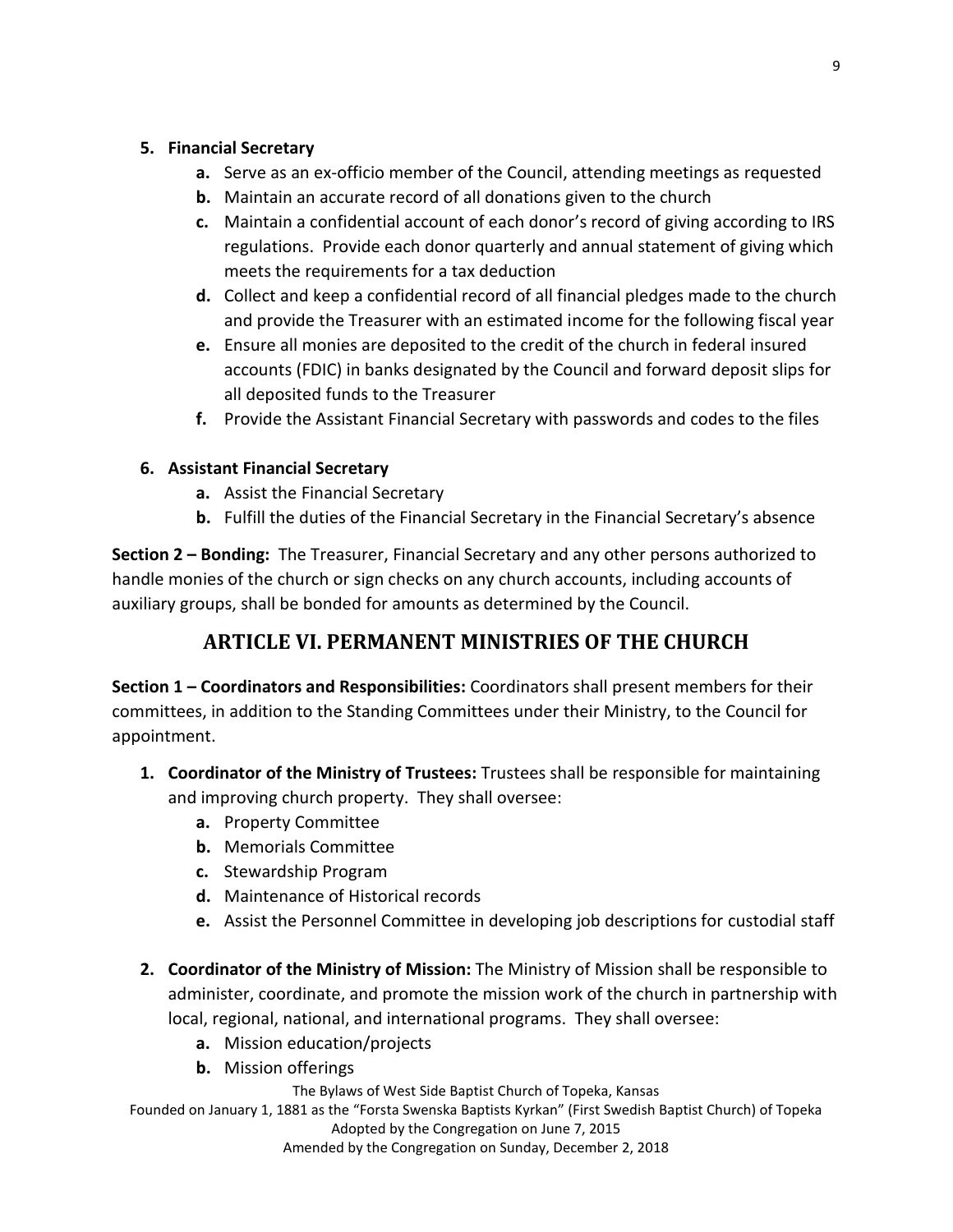- **c.** Cooperative work with local agencies
- **d.** American Baptist Women's Ministries (ABWM)
- **e.** American Baptist Men
- **f.** Financial giving to American Baptist Churches, USA
- **3. Coordinator of the Ministry of Christian Education:** The Ministry of Christian Education shall be responsible to administer, coordinate, and promote Christian discipleship for all ages. They shall oversee:
	- **a.** Educational program
		- i. Sunday School
		- ii. Bible Study
		- iii. Small groups
		- iv. Special educational events/programs
	- **b.** Children's Ministry
	- **c.** Youth Ministry
	- **d.** Other on-going programs as deemed appropriate
- **4. Coordinator of the Ministry of Outreach and Evangelism:** The Ministry of Outreach and Evangelism shall be responsible to administer, coordinate, and promote the evangelism programs in the church, neighborhood, and world. They shall oversee:
	- **a.** Activities of outreach
	- **b.** Special community events
	- **c.** Evangelism program
- **5. Coordinator of the Ministry of Fellowship and Membership:** The Ministry of Fellowship and Membership shall be responsible to administer, coordinate, and promote the spirituality and congregational care of the membership. They shall oversee:
	- **a.** Prayer ministry
	- **b.** New membership recruitment and training
	- **c.** Justice and reconciliation
	- **d.** Congregational care
	- **e.** Visitation
	- **f.** Ordination committee
	- **g.** The Social Committee
		- i. Special congregational fellowship events
		- ii. Receptions and funeral dinners
		- iii. Maintain kitchens and pantry supplies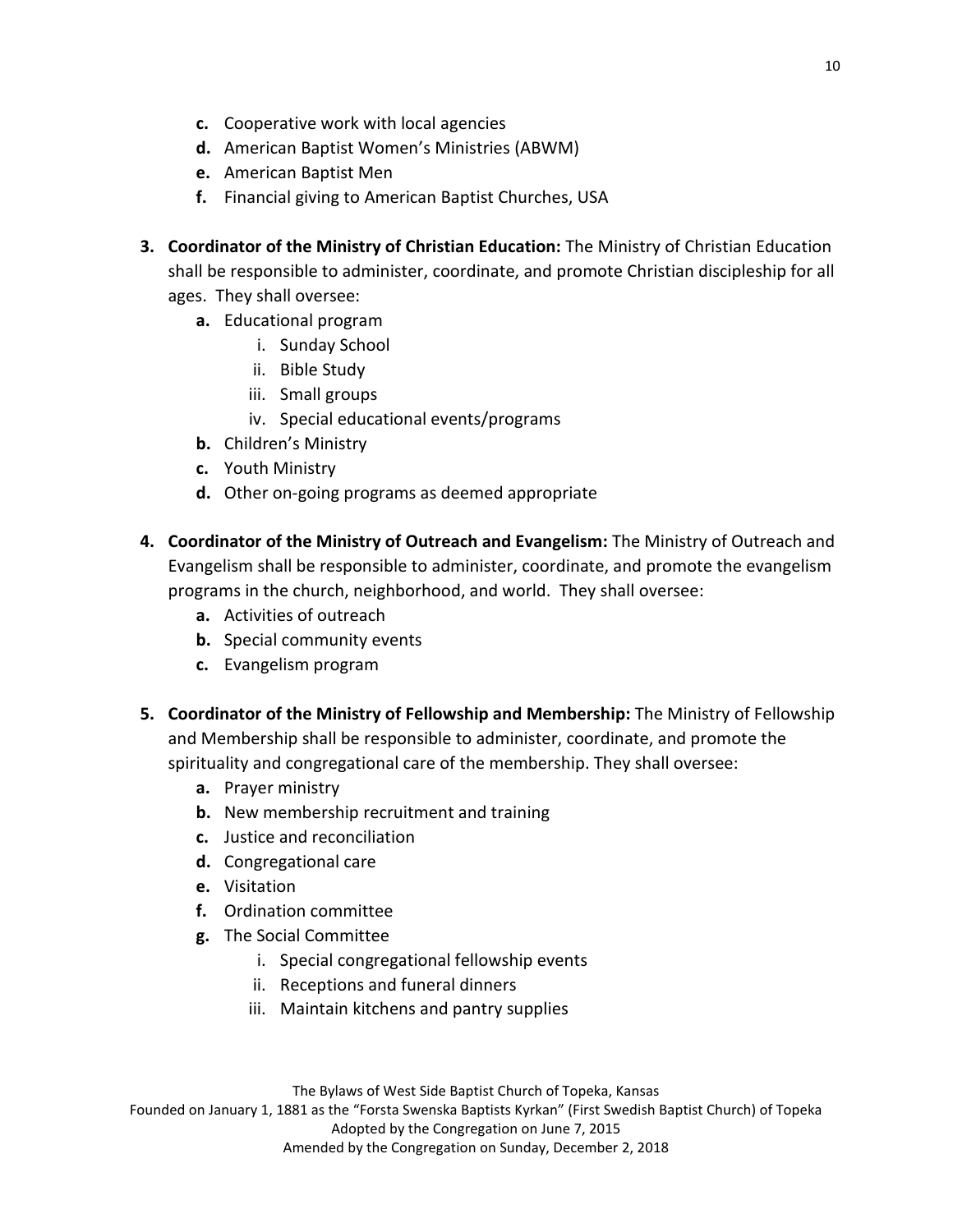- **6. Coordinator of the Ministry of Worship:** The Ministry of Worship shall be responsible to administer, coordinate, and promote the public worship of the Triune God. They shall oversee:
	- **a.** Planning worship experiences
	- **b.** Flowers and gifts when appropriate
	- **c.** Assist Personnel Committee in developing job descriptions for music staff
	- **d.** Music Ministry
	- **e.** The Ordinance of the Lord's Supper and Believer's Baptism

## **ARTICLE VII. STANDING COMMITTEES**

**Section 1 -** The following shall be considered the standing committees of the church:

### **1. Property Committee**

- **a.** The Property Committee shall consist of the Coordinator of the Ministry of Trustees, the Custodian and at least one other member appointed by the Council.
- **b.** The committee shall be responsible for the maintenance of church property and for making recommendations to the Trustees regarding maintenance, repairs, improvements or other matters pertaining to church property.

### **2. Nominating Committee**

- **a.** The Nominating Committee shall consist of five church members who are not Council members. The committee shall select a member to serve as Chairperson of the committee.
- **b.** Members shall be elected for a three-year term on a rotating basis.
- **c.** After prayerful consideration, the committee shall present a slate of nominees for each office to Council and membership in November.

### **3. Pastoral Relations Committee**

- **a.** The committee shall be responsible for fostering constructive communication and healthy interpersonal relations between the congregation and the Pastor; assuring the congregation carries out its responsibilities for the Pastor's professional growth and personal well-being.
- **b.** The Pastoral Relations Committee shall consist of five church members. After prayerful consideration, the Nominating Committee shall develop a list of five people including two names from a list of three submitted by the Pastor.
- **c.** Members shall be elected for a three-year term on a rotating basis.
- **d.** The Moderator shall convene the first meeting of the committee. At this meeting the committee shall select a Chairperson. Thereafter the Chairperson

The Bylaws of West Side Baptist Church of Topeka, Kansas

Founded on January 1, 1881 as the "Forsta Swenska Baptists Kyrkan" (First Swedish Baptist Church) of Topeka Adopted by the Congregation on June 7, 2015 Amended by the Congregation on Sunday, December 2, 2018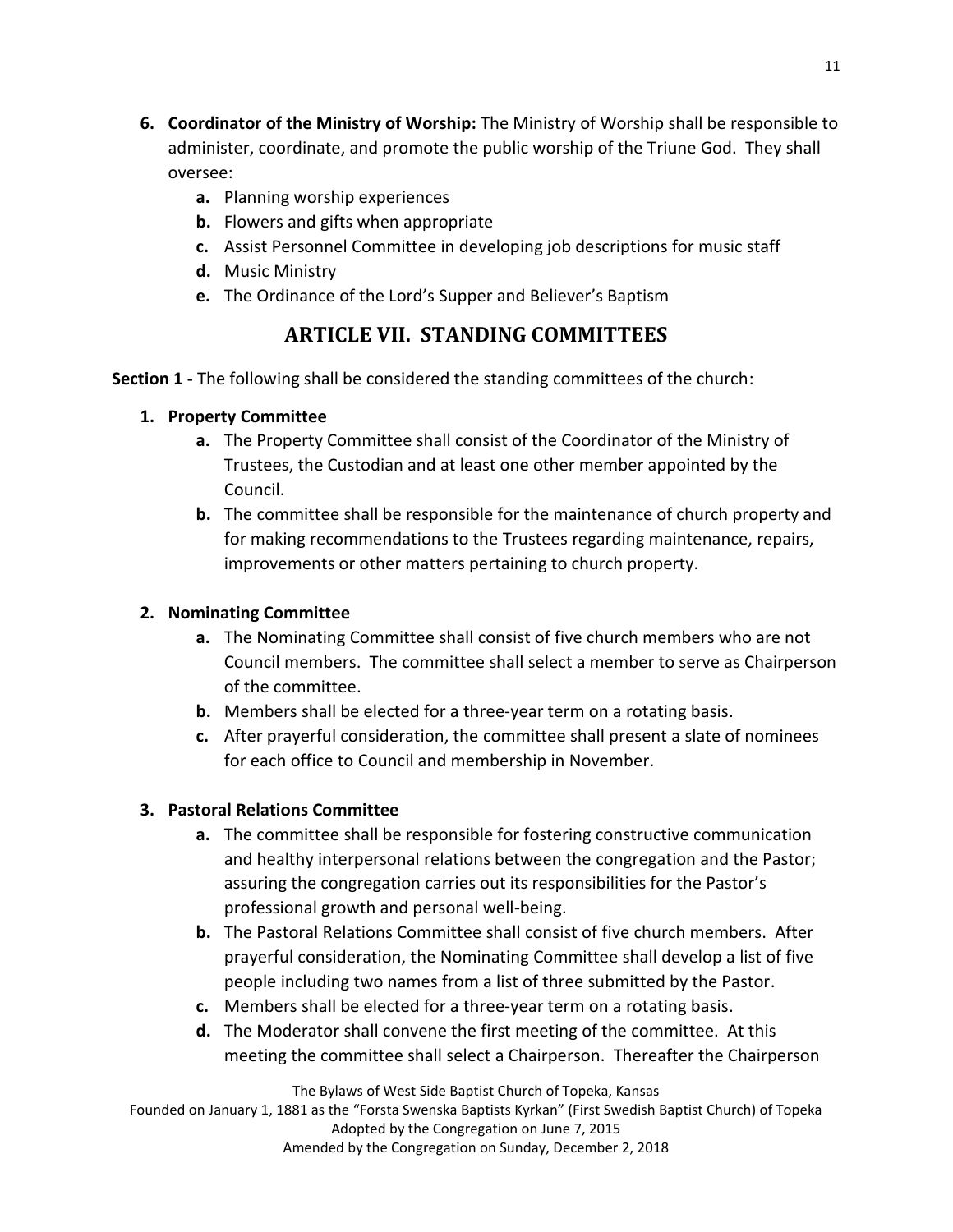shall convene the committee as necessary, but not less than quarterly. The Pastor may ask the Chairperson to convene a meeting.

**e.** The committee shall consider all concerns brought to it either by a member of the congregation, Pastor or staff member. Such matters and what transpires at meetings of the Committee shall be considered confidential.

### **4. Personnel Committee**

- **a.** The committee shall make recommendations to the Council regarding employment, personnel policies, and salaries each year for inclusion in the proposed budget and make recommendations for special gifts to staff.
- **b.** The Personnel Committee shall consist of the Vice-Moderator, who shall serve as chairperson, and at least two other members, who are not Council members, appointed by the Council.
- **c.** The committee shall review the Personnel Handbook at least every three years.

### **5. Memorials Committee**

- **a.** The Memorials Committee shall consist of the Treasurer who shall serve as chair, and at least three members appointed by the Council.
- **b.** The committee shall receive a monthly statement of all Memorial funds.
- **c.** The committee shall develop policies and procedures concerning the receipt and expenditure of Memorial Funds for approval by the council.
- **d.** The committee shall recommend expenditures to the Council. Expenditure of more than \$200 from Memorial Funds shall be submitted to the membership for action.

# **ARTICLE VIII. FINANCES**

**Section 1 – Fiscal Year:** The fiscal year of the church shall be January 1 through December 31.

### **Section 2 – Policy:**

**1. Financial Support of the Church:** All financial giving, other than grants, shall be personal and voluntary and shall be seen as an act of worship. Annual pledges, additional offerings and designated gifts shall be requested and given based on this policy. Offerings and gifts, other than annual pledges and the four mission offerings established by American Baptist Churches USA**,** the American Baptist Women's Ministries Love Gift or American Baptist Women's Ministries Project shall require Council approval. In special instances authorization for an offering may be given by the Pastor or the Moderator.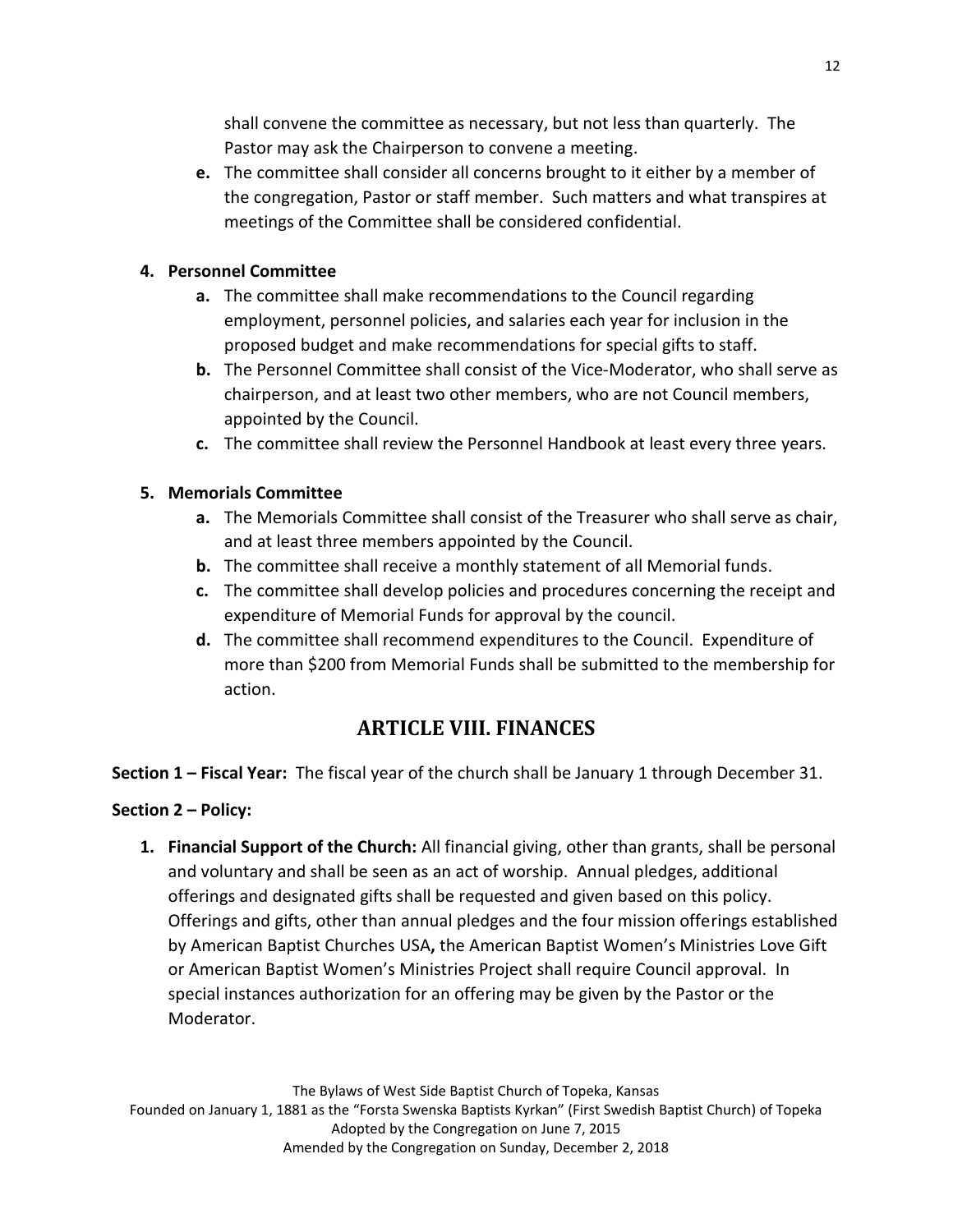- **2. Designated Funds:** Special funds, as determined by the Council (i.e. Agape Fund, Capital Campaign, Memorial Fund) shall be deposited in a bank account. The Treasurer's report shall show any action of these accounts according to accounting practices.
- **3. Grants:** The church may apply for grants. Such applications shall be approved by the Council before they are submitted.
- **4. Benevolence Fund:** A benevolent fund shall be established to assist those in need. The Pastor, Moderator and Treasurer shall develop guidelines, to be approved by the Council, for expenditures from this fund.

**Section 3 – Budget:** The budget shall be prepared in general classifications including anticipated income and anticipated expenditures under the general headings of personnel, operations, and missions/ministries. Each general classification shall be subdivided to show the sources of anticipated income and the purposes for which appropriations are requested. The sum of all proposed expenditures specified in the budget shall not exceed the income which reasonably can be expected unless unrestricted funds are available, designated and approved by the membership to fund any deficit.

- **1. Proposed Budget:** The Council shall finalize a proposed budget for discussion by the membership no later than the October Council meeting. Such budget shall include all anticipated income and all proposed expenditures with short paragraphs of explanation. The proposed budget shall be distributed to the congregation at least one week prior to the business meeting at which it is to be discussed. Such business meeting shall be held no later than November 30.
- **2. Recommended Budget:** Based on the discussion and recommendations, if any, of the membership, the Council shall prepare a recommended budget to be submitted to the membership for final discussion, amendment and adoption no later than December 15. The recommended budget shall be distributed to the congregation at least one week prior to the December meeting.
- **3. Adopted Budget:** The budget adopted at this meeting shall be considered the budget of the church for the following year. A copy shall be provided to Council members and to any person requesting a copy.

**Section 6 – Expenditures:** Expenditures shall be made by the Treasurer in accordance with written procedures established by the Council. Budget expenditures or incurred liabilities shall not exceed the total of the adopted budget without specific authorization of the church.

**Section 7 – Financial Review:** There shall be an annual review of all financial records and transactions of the church and auxiliary organizations. There shall be an audit before a new treasurer takes office or if there are circumstances which warrant it.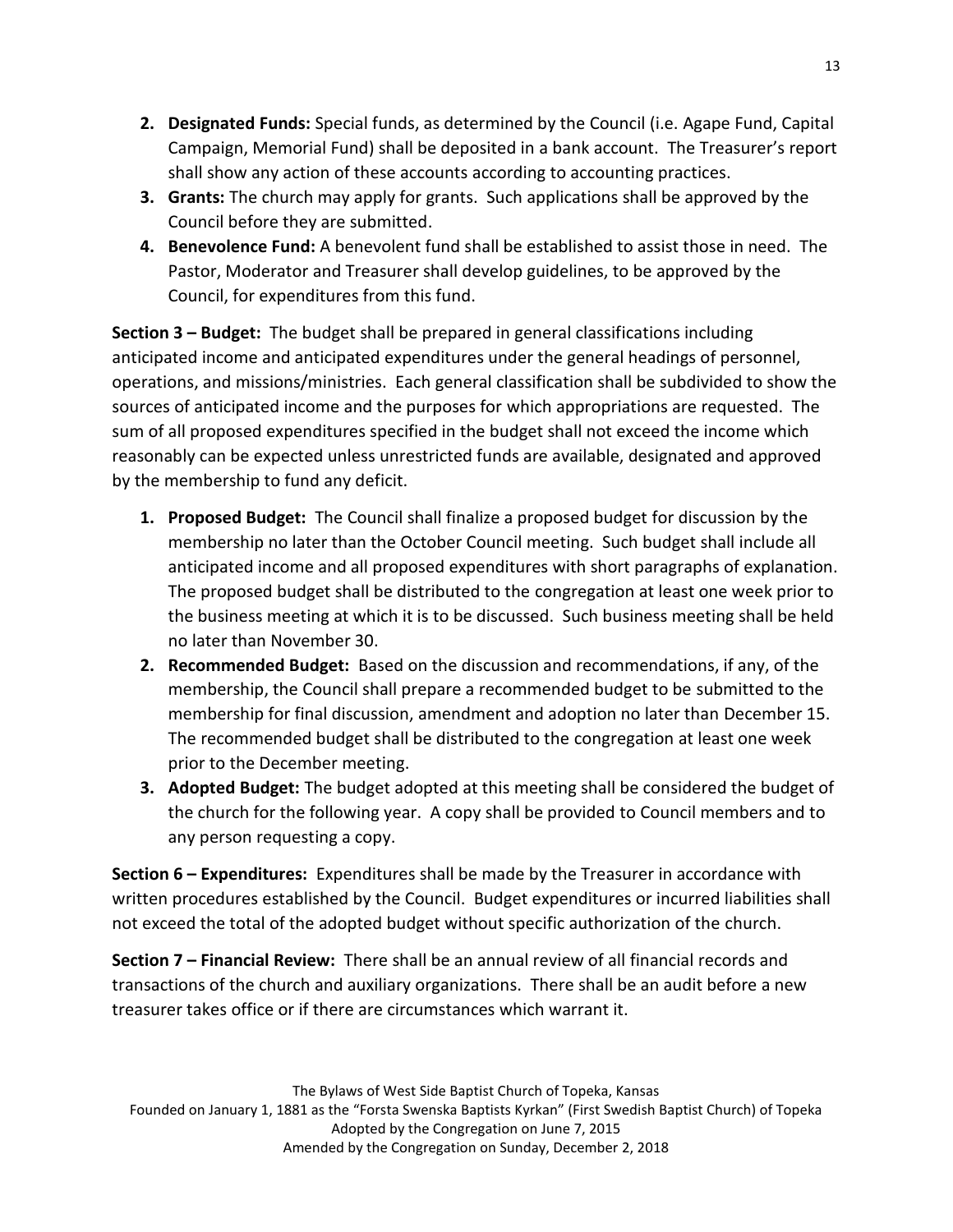**Section 8 – Emergencies:** In the event of an emergency or catastrophic event involving property and/or expenditures in excess of the budget, the Pastor, Moderator or the Executive Committee may make immediate decisions until such time as a special called meeting of the congregation can be held.

# **ARTICLE IX. AUXILIARY ORGANIZATIONS**

The church regards as integral parts of itself all auxiliary organizations as defined by the denomination or approved by the congregation. Such organizations may function under their own Constitution/By-Laws provided they do not contain any provision inconsistent with the Constitution and By-Laws of the church. A current copy of such organization's Constitution/By-Laws shall be on file in the church office.

# **ARTICLE XI. ADOPTING, AMENDING, RESCINDING THE BY-LAWS**

**Section 1 – By-Laws Review Committee:** At least every three years, the Moderator shall appoint a committee of at least three to review the By-Laws and submit their report to the Council for action.

**Section 2 – Procedure for Adopting, Amending or Rescinding:** These By-Laws may be amended, rescinded or new By-Laws adopted at a regular or special business meeting of the congregation called for this purpose provided:

- **1.** A notice of the meeting, whether a regular or special business meeting, including the date, time, place and purpose of the meeting shall be provided to the membership at least three weeks prior to the meeting with at least one of the following attached:
	- a. If the By-Laws are to be amended, a copy of the current document showing the amendments in a way to be easily recognized.
	- b. If the recommendation is to rescind the current By-Laws, the reason for this action.
	- c. If the recommendation is to adopt new By-Laws, a copy of the proposed new By-Laws.
- **2.** An announcement of the business meeting, whether a regular or special meeting, shall be announced at the Sunday morning worship service for at least two Sundays prior to the meeting. The announcement shall include the date, time, place and purpose of the meeting.

**Section 3 – Voting:** The adopting, amending or rescinding of these By-Laws shall require a quorum as established at the Annual Meeting or one-half of the active membership, whichever is greater, with a majority of eligible voters present and voting casting an affirmative vote.